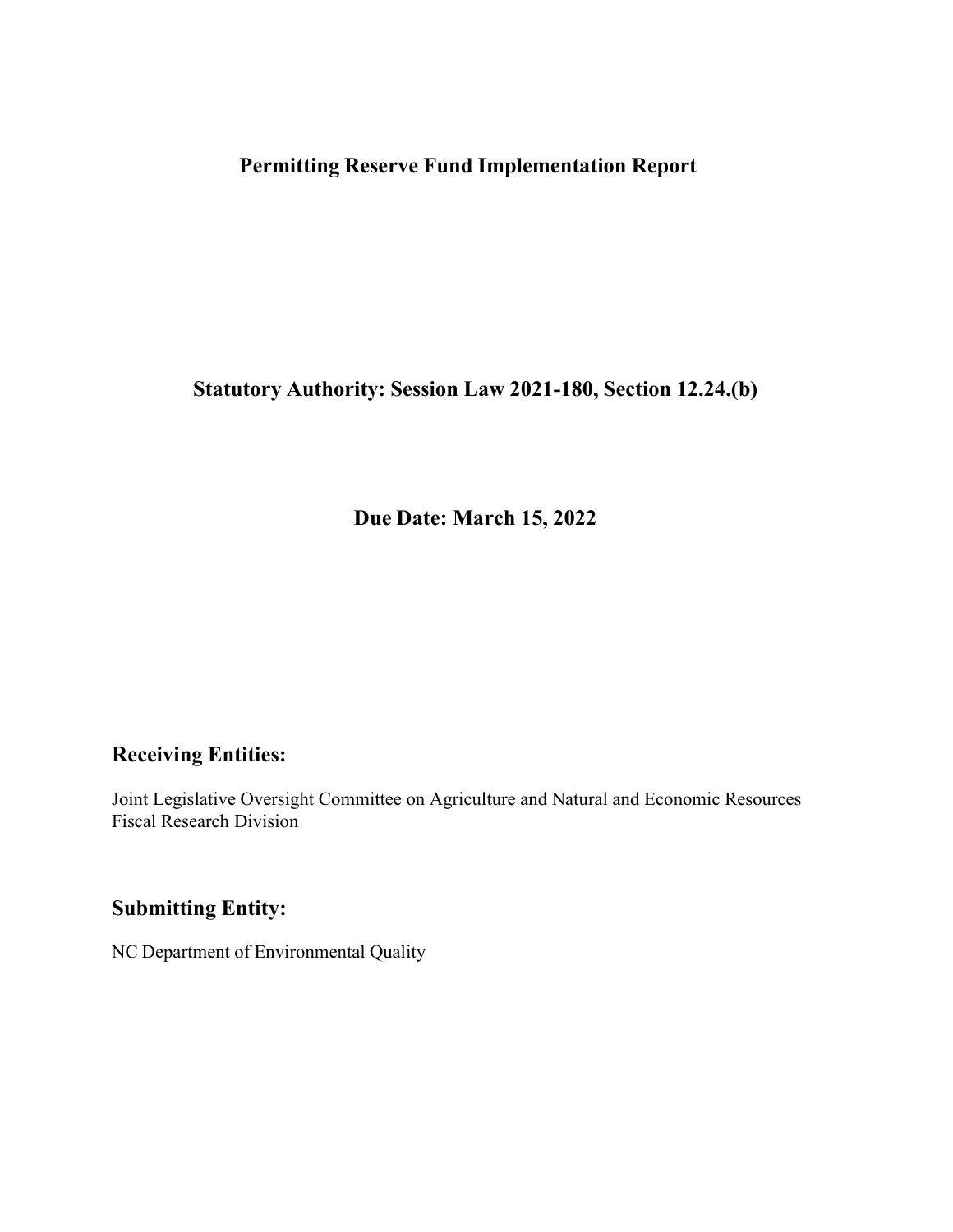## **Permitting Reserve**

### **Purpose**

The 2021 Appropriations Act appropriated \$2.5 million to the Department of Environmental Quality (DEQ) in a reserve account to support permitting activities. This allowed the Department to create new positions to address key areas where growth in regulatory permit requests have resulted in longer processing times and backlogs. S.L. 2021-180, Section 12.4 provided guidance to DEQ, limiting any newly created positions to duties directly tied to permitting, such as permit application processing, permit issuance, and other related activities tied to permit issuance or renewal. Further, these funds were prohibited from being used for enforcement, public outreach, public education or management positions. Finally, DEQ was required to report to the Joint Legislative Oversight Committee on Agriculture and Natural and Economic Resources by no later than March 15, 2022. The following report provides information on the use of the permitting reserve funds and the establishment of permitting positions.

### **Background**

During the 2021 Long Session, the NC General Assembly appropriated unprecedented levels of capital spending for projects across the State – with funds from both the General Fund and the American Rescue Plan Act (ARPA). In evaluating these projects, as well as the increased level of privately funded projects due to a thriving economy, DEQ determined that additional permitting staff were needed in key areas to mitigate potential large increases in permit turnaround time. Each Division evaluated current demand, and projected demand over the next calendar year based on future public sector funding. After this analysis, DEQ identified an additional 37 positions of highest priority to address permitting needs.

The NC General Assembly responded to this request by providing a \$2.5 million recurring reserve, allowing the Department to create some of the needed positions to respond to its greatest permitting growth areas.

### **Permitting Reserve**

Upon the passage of the Appropriations Act, DEQ reevaluated permitting needs across the Department to identify the greatest areas of need. The following 23 positions were prioritized and created from the reserve:

### Division of Coastal Management (DCM) – CAMA Permitting Staff – 1 FTE

DCM issues Coastal Area Management Act (CAMA) permits for coastal construction projects such as marinas, docks, bulkheads and boat ramps. The 2021 budget includes hundreds of millions of dollars for projects that will impact the coast, including grants for coastal restoration projects, and infrastructure projects, including transportation, navigation, water, wastewater, stormwater, and wetland restoration. All of these projects require CAMA Permits. Staff estimated a 20% increase in CAMA permit applications. To assist with the anticipated growth in permit applications, 1 permitting FTE was added to the Division.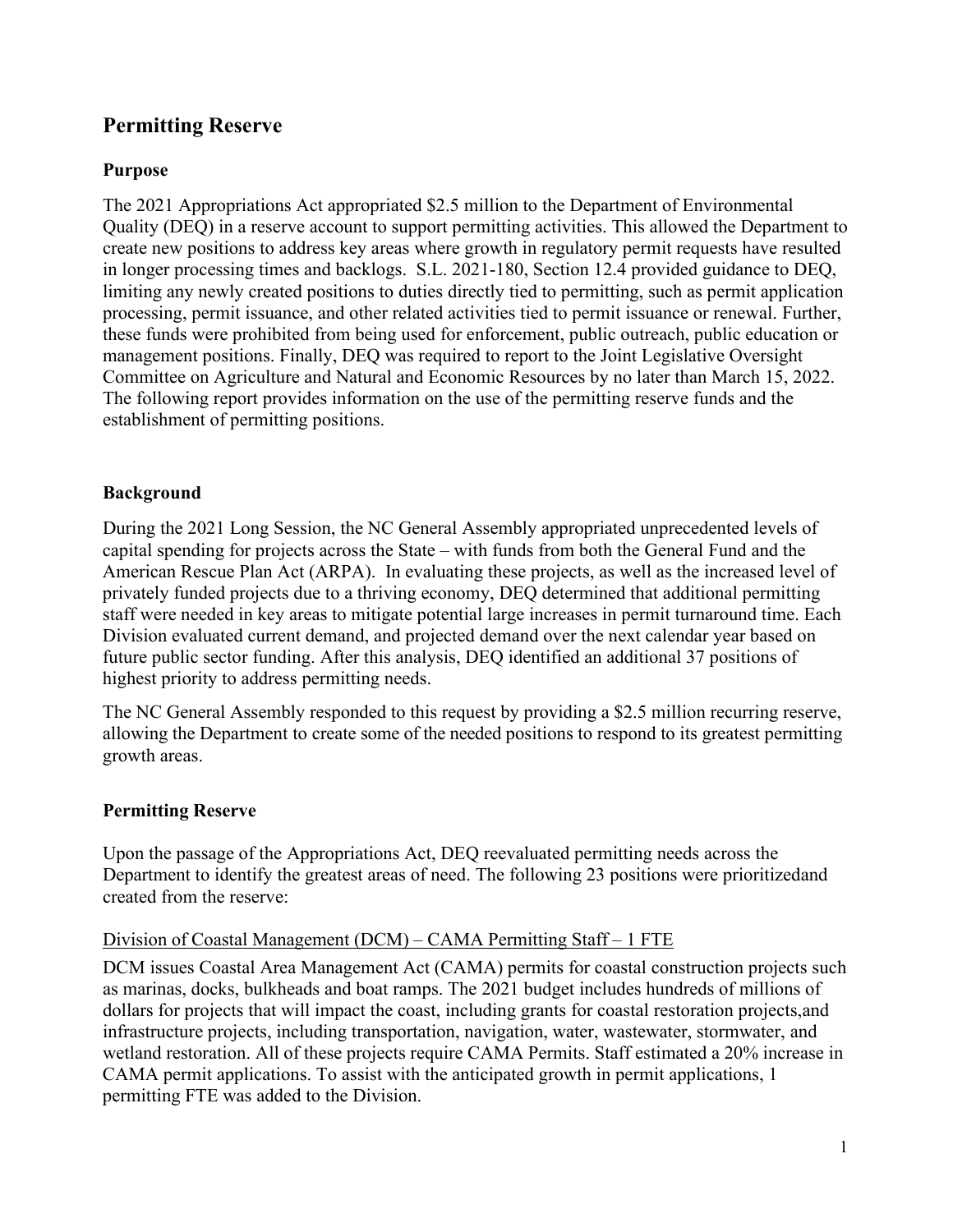### Division of Environmental Assistance & Customer Service (DEACS) – 2 FTE

Environmental Assistance Coordinators (EAC) facilitate express, scoping, and other permitting meetings and provide customized permitting assistance. They support economic recruitment and expansion efforts as requested by state and local economic development partners or directly by clients. EACs are a key resource for the Economic Development Partnership of NC and the NC Department of Commerce in recruiting new businesses as well as expansion of existing facilities.

Currently, there is an EAC assigned to 5 of the 7 Regional Offices. The reserve funded a dedicated EAC for each of the remaining 2 regional offices: Mooresville and Fayetteville.

#### Division of Energy, Mineral and Land Resources (DEMLR) – 6 FTE

The Erosion and Sedimentation and Control (E&SC) Program reviews E&SC plans for construction and development to prevent soil degradation and loss of sediment off-site, causing water quality issues. The Division has experienced a 27% increase in the number of plans submitted for review in the last year. The 2021 Appropriations Act provided a fee increase that will allow the eventual establishment of new receipt-supported positions. However, the growth in infrastructure projects has continued to put a strain on the Division's ability to review plans in a timely manner.

Like the E&SC Program, the Stormwater Program is experiencing tremendous development pressure, especially near the coast. The Stormwater Program implements statewide stormwater control laws and regulations to protect surface waters from the impacts of pollutants in stormwater runoff. Private sector construction growth, as well as the state funded \$3 billion of new construction projects will exert even more pressure on this Division. DEQ requested a fee increase, the first since 2007, that would have funded additional staff to address current permit response times. However, this fee increase was not granted.

DEQ added 6 FTE to DEMLR to address the increasing plan review and permitting workloads in ES&C and Stormwater in an effort to improve processing times. Five of these new positions will be locatedin the Regional Offices (RO) and will be cross-trained to work on both types of permits. One position will be located in the Wilmington RO and will focus solely on stormwater permits.

#### Division of Waste Management (DWM) – Hydrogeologists - 2 FTE

The Solid Waste Program of DWM regulates safe management of solid waste through technical assistance, regulations, permitting, environmental monitoring and compliance. Solid waste hydrogeologists are a critical component of this, currently managing 60 sites each. This workload equates to 120 groundwater reports to review and respond to in addition to assessment plans and reports and corrective action plans and reports on an annual basis. This workload limits the current hydrogeologists with their permitting responsibilities and work on site suitability reviews for new and expanding facilities. An additional hydrogeologist position was created to assist the section in being more responsive to permitting requests for landfills and other solid waste facilities across the state.

Similarly, in the Underground Storage Tank (UST) Program, hydrogeologist assist with permitting soil remediation sites across the state and addressing the increasing workload related to soil management. An additional hydrologist position was added to assist with the large number of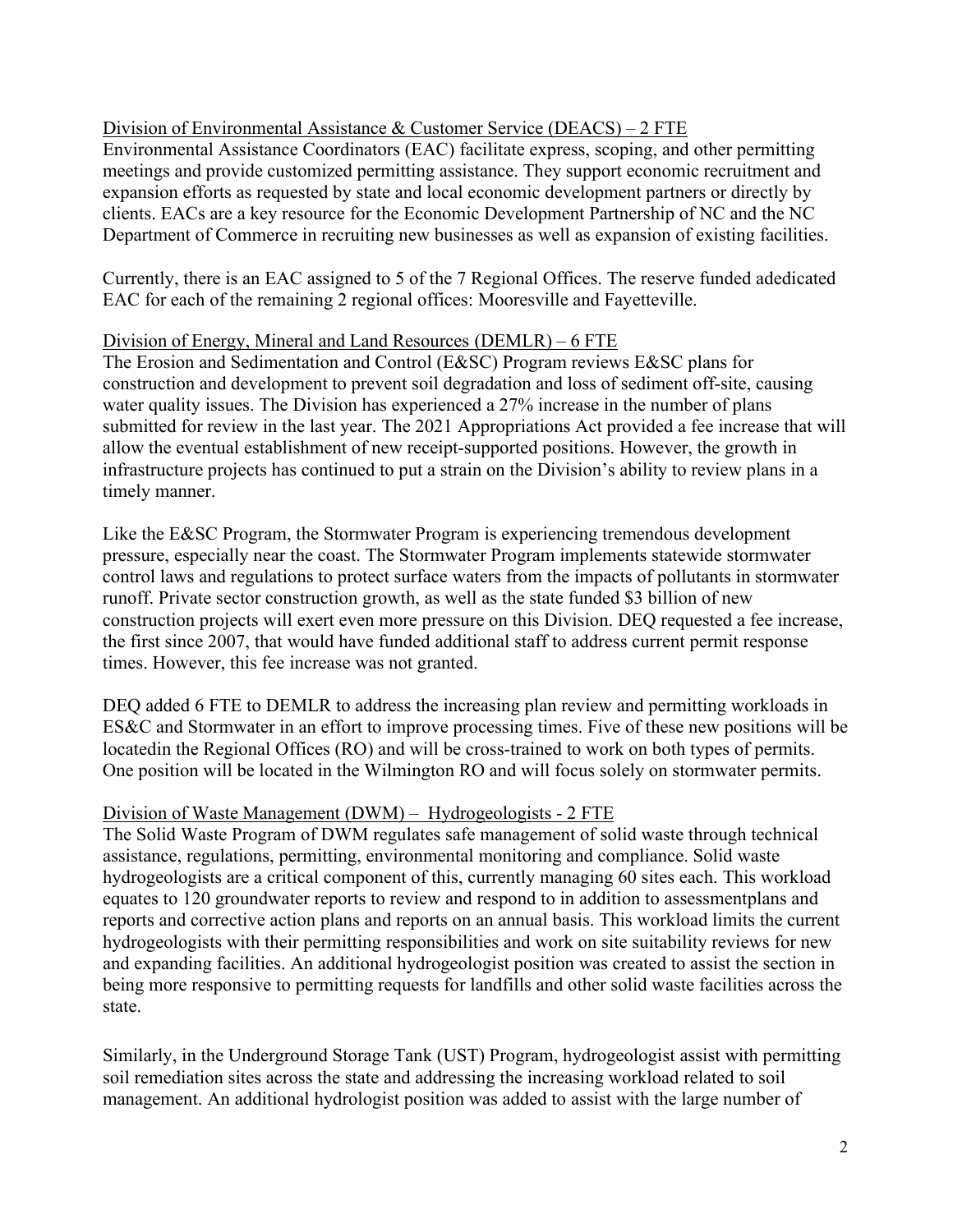realtor inquiries the program gets related to home heating oil tanks. The added position will help to increase permitting capacity and responsiveness within the UST Section.

#### Division of Water Resources (DWR) – Water Quality Permitting – 12 FTE

The National Pollutant Discharge Elimination Systems (NPDES) section struggles to meet the current demand for wastewater permits and permit renewals. Additional staff will help reduce the existing backlog of permits, greatly improving permit processing times, efficiency, and quality. The number of water quality permit applications has increased by nearly 1,000 annually, and the complexity of these permits is increasing as well. To address the increase in permit applications and the existing backlog, DEQ added 6 FTE to the NPDES section.

Water Quality Regional Operations is at the forefront of permit reviews but also assists in emergency response and fields daily calls from NC residents. Their permit review includes NPDES wastewater, collection systems, and non-discharge systems. There is an anticipated 30% increase in workload for this section, and more staff are needed to improve permit review times. To assist with permit processing, DEQ added 6 FTE to the Water Quality Regional Operations section.

#### **Implementation**

As of March 15, 2022, all 23 positions have been created and established in the budget with unique position numbers. Job descriptions have been written and approved, and all positions are in the hiring process. The following Chart lists each of these positions, their total position cost and an indication of when the position's job posting closes. DEQ is expeditiously working to fill these positions and has the goal is to have them all filled by the end of fiscal year 2022.